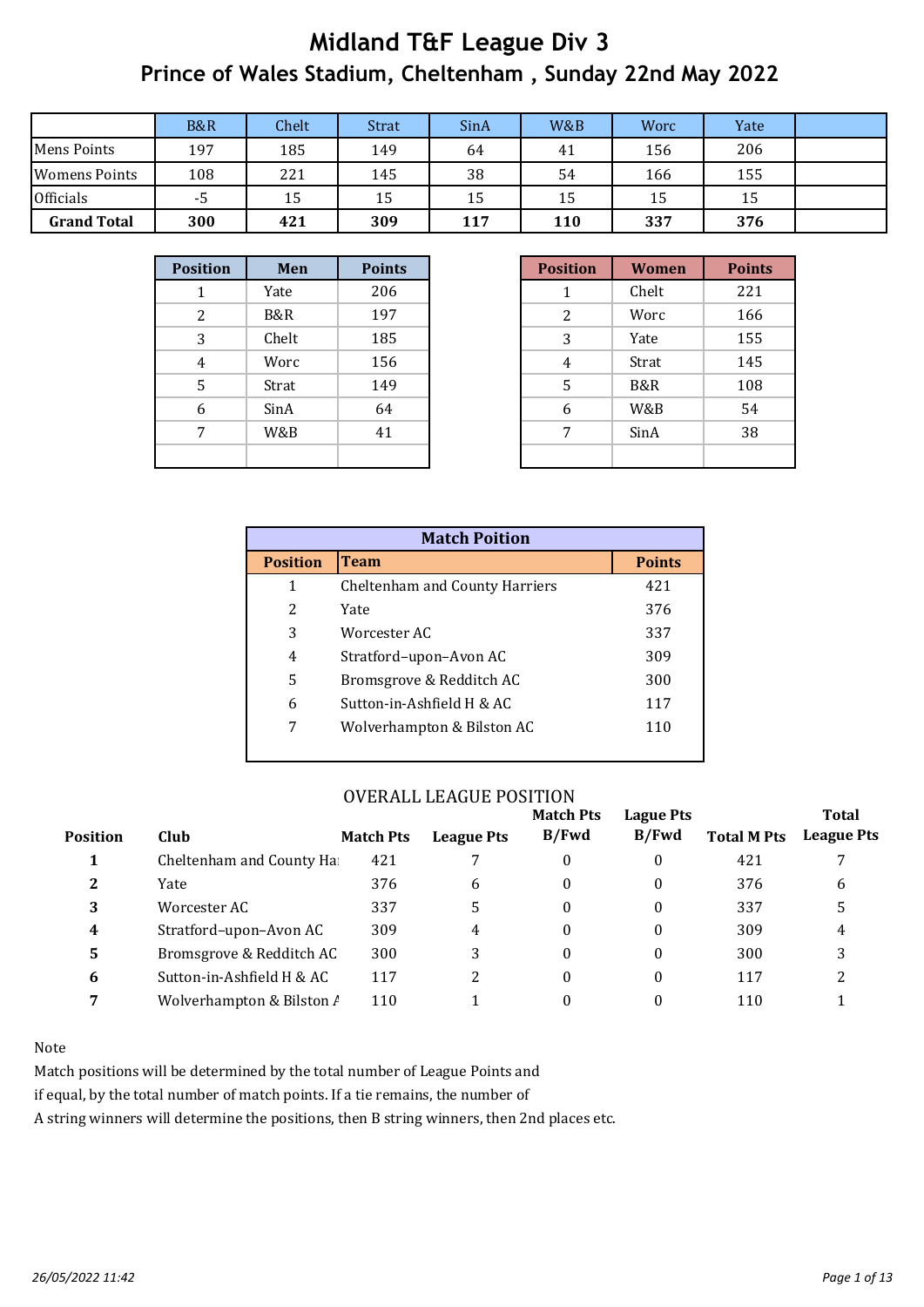| <b>Senior Men</b>             |                | <b>B&amp;R</b> |                 | <b>Chelt</b>            |                 | <b>Strat</b>   |              | <b>SinA</b> |    | <b>W&amp;B</b> |                         | <b>Worc</b>    | Yate           |                |   |                |
|-------------------------------|----------------|----------------|-----------------|-------------------------|-----------------|----------------|--------------|-------------|----|----------------|-------------------------|----------------|----------------|----------------|---|----------------|
|                               | A              | B              | A               | В                       | A               | B              | $\mathsf{A}$ | B           | A  | B              | A                       | B              | A              | $\overline{B}$ | A | $\overline{B}$ |
| 100m                          | 7              | $\overline{4}$ | 6               | 8                       | 4               | $\overline{2}$ |              |             | 5  | 3              | 8                       | 5              | 10             | 6              |   |                |
| <u>200m</u>                   | 8              | 8              | 6               | 3                       | 5               | $\mathbf{2}$   |              |             | 4  | 4              | 7                       | 5              | 10             | 6              |   |                |
| 400m                          | 10             | 8              | $\overline{5}$  | $\overline{5}$          | $\overline{7}$  | 6              |              |             | 8  |                | $\overline{\mathbf{4}}$ |                | 6              |                |   |                |
| 110m H                        | 10             |                |                 |                         |                 |                |              |             |    |                |                         |                |                |                |   |                |
| <b>400m H</b>                 | 8              |                | $\overline{7}$  |                         | 10              |                |              |             |    |                |                         |                |                |                |   |                |
| 800m                          | 10             | 6              | 5               | 3                       | 6               | 5              | 3            |             | 7  |                | 4                       | $\overline{4}$ | 8              | 8              |   |                |
| <u>1500m</u>                  | 5              | 6              | 4               | 5                       | 6               | 8              | 3            |             | 8  | $\overline{2}$ | 10                      | 4              | 7              | 3              |   |                |
| 5000m                         | 5              | 4              | 6               | 5                       | $\overline{7}$  | 6              |              |             |    |                | 10                      |                | 8              | 8              |   |                |
| 2000m s/c                     | 7              | $\overline{8}$ | $\overline{5}$  | 6                       | 8               | $\overline{5}$ | 4            |             |    |                | 6                       |                | 10             |                |   |                |
| Long Jump                     | 5              | 5              | $\overline{15}$ | $\overline{8}$          | 6               |                | 4            | 3           |    |                | $\overline{8}$          | 6              | 7              | 4              |   |                |
| <b>Triple Jump</b>            | 6              |                |                 |                         | $\overline{7}$  |                |              |             |    |                | 10                      |                | 8              |                |   |                |
| <b>High Jump</b>              | 15             |                | 6               |                         | $\overline{7}$  |                | 5            |             |    |                | 8                       | 8              | $\overline{4}$ |                |   |                |
| <b>Pole Vault</b>             |                |                | 10              | 6                       |                 |                |              |             |    |                |                         |                | 8              | 8              |   |                |
| <b>Shot Putt</b>              | 8              | 8              | $\overline{7}$  | 6                       | 4               | $\overline{4}$ | 6            | 3           |    |                | 5                       | $\overline{2}$ | 10             | 5              |   |                |
| <b>Discus</b>                 | 7              | 5              | $\overline{15}$ | $\overline{3}$          | 4               |                | 8            | 4           |    |                | 5                       | $6\phantom{a}$ | 6              | $\overline{8}$ |   |                |
| <b>Hammer</b>                 | 8              | 5              | $\overline{4}$  | $\overline{\mathbf{4}}$ | 5               |                | 7            | 6           |    |                | 6                       |                | 15             | 8              |   |                |
| <b>Javelin</b>                | 4              | $\overline{4}$ | 10              | 8                       | 8               | $\overline{2}$ | 5            | 3           |    |                | 7                       | 5              | 6              | 6              |   |                |
| 4x100m                        | 7              |                | 8               |                         | $\overline{5}$  |                |              |             |    |                | 6                       |                | 10             |                |   |                |
| 4x400m                        | $\overline{8}$ |                | $\overline{5}$  |                         | $\overline{10}$ |                |              |             |    |                | $\overline{7}$          |                | 6              |                |   |                |
| <b>Total Pts/Deducted Pts</b> | 209            | 12             | 194             | 9                       | 149             |                | 64           |             | 41 |                | 156                     |                | 209            | 3              |   |                |
| Total Top 25 Aggregate        |                | 197            |                 | 185                     |                 | 149            |              | 64          | 41 |                |                         | 156            | 206            |                |   |                |

#### **19 Events entered for Senior Men**

| <b>Senior Women</b>           |                         | <b>B&amp;R</b> |                 | <b>Chelt</b>            |                | <b>Strat</b>            |                | <b>SinA</b>    |    | <b>W&amp;B</b>  |                 | <b>Worc</b>    |                 | Yate |   |   |
|-------------------------------|-------------------------|----------------|-----------------|-------------------------|----------------|-------------------------|----------------|----------------|----|-----------------|-----------------|----------------|-----------------|------|---|---|
|                               | А                       | B              | A               | B                       | A              | B                       | A              | B              | A  | B               | A               | B              | $\mathbf{A}$    | B    | A | B |
| 100m                          | 5                       | $\overline{8}$ | 6               | 4                       | 4              | 3                       | 10             |                |    |                 | $\overline{8}$  | 6              | $\overline{7}$  | 5    |   |   |
| <b>200m</b>                   | 6                       | $\overline{8}$ | $\overline{10}$ | 4                       | 4              | $\overline{\mathbf{3}}$ | $\overline{8}$ |                |    |                 | 7               | $\overline{5}$ | $\overline{5}$  | 6    |   |   |
| 400m                          | 6                       | 5              | 8               | $\overline{8}$          |                |                         | 5              |                |    |                 | $\overline{7}$  |                | 10              | 6    |   |   |
| 100m H                        |                         |                |                 |                         | $\overline{7}$ | 8                       |                |                |    |                 | $\overline{8}$  |                | 10              |      |   |   |
| 400m H                        |                         |                | 8               |                         |                |                         |                |                |    |                 | 15              |                | $\overline{7}$  |      |   |   |
| 800m                          | 6                       | $\overline{8}$ | 8               | 6                       | $\overline{7}$ | 5                       |                |                |    |                 | $\overline{10}$ |                |                 |      |   |   |
| <u>1500m</u>                  | 6                       | 6              | $\overline{10}$ | $\overline{8}$          | $\overline{8}$ |                         |                |                | 4  |                 | $\overline{5}$  | $\overline{5}$ | $\overline{7}$  |      |   |   |
| 5000m                         | 7                       |                | 10              | 8                       | 8              |                         |                |                |    |                 |                 |                |                 |      |   |   |
| 2000m s/c                     |                         |                | 10              | $\overline{8}$          |                |                         |                |                |    |                 |                 |                |                 |      |   |   |
| Long Jump                     | 10                      | $\overline{4}$ | 5               | $\overline{5}$          | $\overline{7}$ | 8                       |                |                |    |                 | 6               | 6              | 8               |      |   |   |
| <b>Triple Jump</b>            |                         |                | 8               |                         | 10             | $\overline{8}$          |                |                |    |                 | 7               | 6              |                 |      |   |   |
| <b>High Jump</b>              |                         |                | 7               | 6                       | 6              | 5                       |                |                |    |                 | 10              | 8              | 8               |      |   |   |
| <b>Pole Vault</b>             |                         |                |                 |                         |                |                         |                |                |    |                 |                 |                | 10              |      |   |   |
| <b>Shot Putt</b>              | 3                       |                | 15              | 8                       | 8              | $\mathbf{3}$            | 4              | $\overline{2}$ | 6  | $\overline{5}$  | 7               | 4              | $\overline{5}$  | 6    |   |   |
| <b>Discus</b>                 | 4                       | $\overline{2}$ | 10              | 4                       | $\overline{5}$ | $\overline{3}$          | 3              |                | 8  | 8               | $\overline{7}$  | 6              | 6               | 5    |   |   |
| <b>Hammer</b>                 | 5                       |                | 7               | 5                       | 6              |                         | 3              |                | 10 | 8               | 4               |                | $\overline{8}$  | 6    |   |   |
| <b>Javelin</b>                | $\overline{\mathbf{4}}$ |                | 13              | $\overline{\mathbf{4}}$ | $\overline{7}$ | 6                       | 3              |                | 5  |                 | 6               | $\overline{5}$ | $\overline{15}$ | 8    |   |   |
| 4x100m                        | 5                       |                | 10              |                         | 6              |                         |                |                |    |                 | $\overline{8}$  |                | $\overline{7}$  |      |   |   |
| 4x400m                        |                         |                | 10              |                         |                |                         |                |                |    |                 |                 |                |                 |      |   |   |
| <b>Total Pts/Deducted Pts</b> | 108                     |                | 233             | 12                      | 145            |                         | 38             |                | 54 |                 | 166             |                | 155             |      |   |   |
| <b>Total Top 25 Aggregate</b> |                         | 108            | 221             |                         |                | 145                     |                | 38             |    | $\overline{54}$ |                 | 166            | 155             |      |   |   |

**19 Events entered for Senior Women**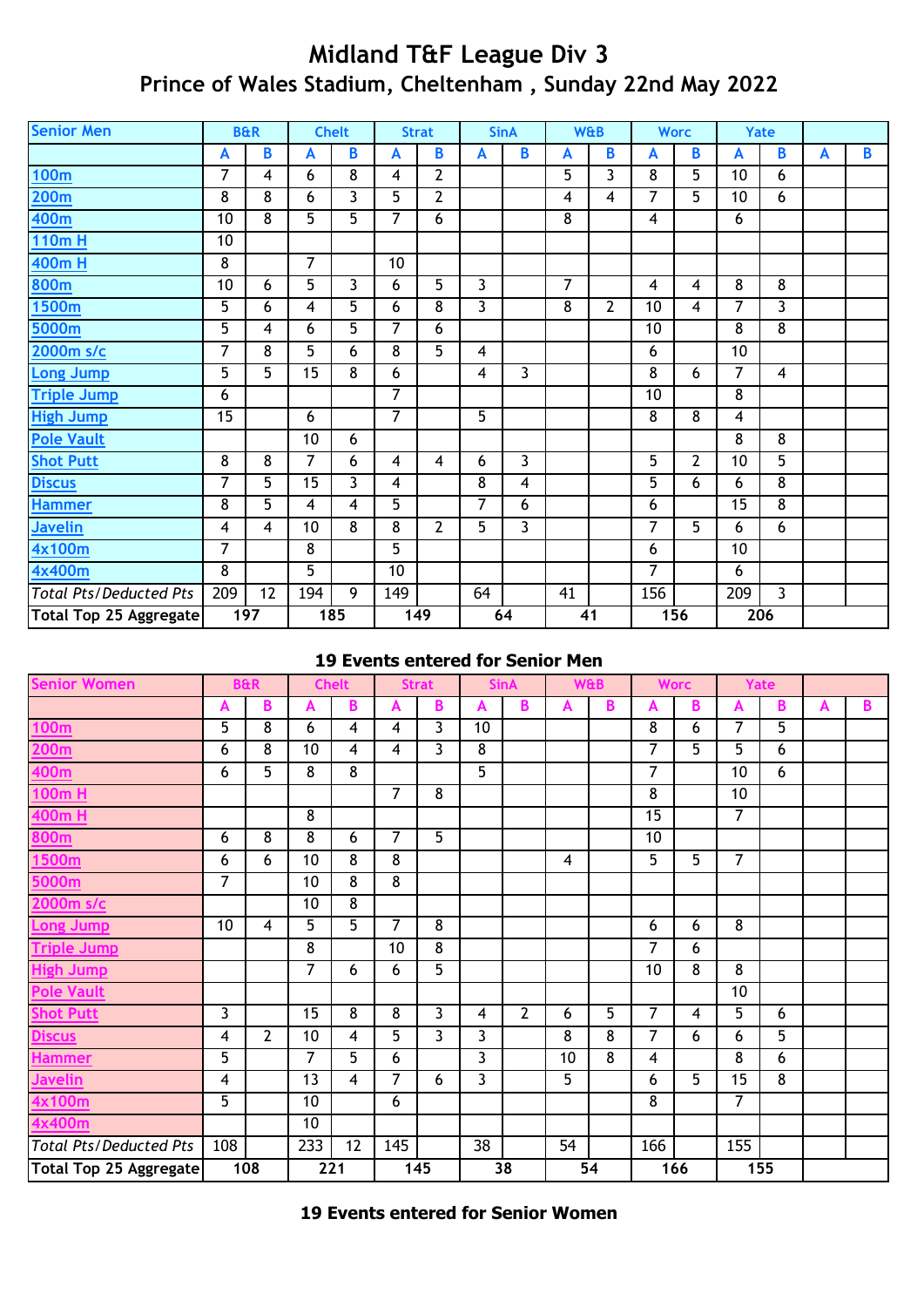| 100m Men A |   |                             | $Wind =$       | $+2.0$ |      | <b>100m Men B</b> |     |                       | $Wind =$       | $+2.2$ |             |
|------------|---|-----------------------------|----------------|--------|------|-------------------|-----|-----------------------|----------------|--------|-------------|
|            |   | Posn No. Athlete            | Club           | Perf   | IAAF |                   |     | Posn No. Athlete      | Club           | Perf   | <b>IAAF</b> |
|            |   | Chris Hill                  | Yate           | 11.2   | 827  |                   | 22  | Brendon Chirisah      | Chelt          | 11.1   | 856         |
|            | 6 | Callum Brassington-Meehan Y | Worc           | 11.3   | 799  | 2                 | 77  | Kaelen Mcleary X      | Yate           | 11.9   | 639         |
|            |   | Isaac Hill Y                | <b>B&amp;R</b> | 11.7   | 691  | 3                 | 66  | Charlie Bloomfield    | Worc           | 12.0   | 615         |
| 4          |   | Oliver Spencer Y            | Chelt          | 11.8   | 665  | 4                 | 11  | <b>Thomas Russell</b> | <b>B&amp;R</b> | 12.0   | 615         |
|            |   | Josiah Johnson              | W&B            | 12.0   | 615  | 5.                | 55. | Nacardo Lewis X       | W&B            | 12.2   | 566         |
| 6          |   | Alex Powell                 | Strat          | 20.5   |      | 6                 | 33  | Acelin Smith Y        | Strat          | 13.0   | 393         |

| 200m Men A |   |                             | $Wind =$ | $+3.4$ |             | 200m Men B |    |                    | Wind $=$ | $+2.2$ |             |
|------------|---|-----------------------------|----------|--------|-------------|------------|----|--------------------|----------|--------|-------------|
|            |   | Posn No. Athlete            | Club     | Perf   | <b>IAAF</b> |            |    | Posn No. Athlete   | Club     | Perf   | <b>IAAF</b> |
|            |   | Nicholas Kanonik            | Yate     | 22.3   | 886         |            | 11 | Isaac Hill Y       | B&R      | 23.4   | 745         |
|            |   | William Thorley             | B&R      | 22.6   | 847         |            | 77 | James Edwards      | Yate     | 24.1   | 661         |
|            | 6 | Callum Brassington-Meehan Y | Worc     | 23.1   | 782         |            | 66 | Marco Miller       | Worc     | 24.6   | 604         |
| 4          |   | Oliver Spencer Y            | Chelt    | 23.5   | 732         | 4          |    | 55 Nacardo Lewis X | W&B      | 24.6   | 604         |
|            |   | Alex Powell Y               | Strat    | 24.4   | 627         | 5.         | 22 | <b>Fred Fowler</b> | Chelt    | 24.7   | 593         |
| 6          | ּ | Naim Awal                   | W&B      | 25.2   | 539         | 6          | 33 | Joseph Mason       | Strat    | 24.9   | 571         |

|    | 400m Men A |                     |                |      |             |    |    | 400m Men B       |                |      |             |  |  |  |  |  |
|----|------------|---------------------|----------------|------|-------------|----|----|------------------|----------------|------|-------------|--|--|--|--|--|
|    |            | Posn No. Athlete    | Club           | Perf | <b>IAAF</b> |    |    | Posn No. Athlete | Club           | Perf | <b>IAAF</b> |  |  |  |  |  |
|    |            | William Thorley     | <b>B&amp;R</b> | 51.7 | 780         |    | 11 | Sam Moran        | <b>B&amp;R</b> | 55.6 | 586         |  |  |  |  |  |
|    | 5.         | <b>Thomas Pryor</b> | W&B            | 53.6 | 682         | 2  | 33 | Joseph Mason     | Strat          | 58.4 | 464         |  |  |  |  |  |
|    | 3          | Caleb Spriggs Y     | Strat          | 56.4 | 550         | 3. | 22 | Jamie Bell Y     | Chelt          | 65.5 | 218         |  |  |  |  |  |
|    |            | James Edwards       | Yate           | 57.4 | 506         |    |    |                  |                |      |             |  |  |  |  |  |
| 5. |            | Sulaiman Ouiles Y   | Chelt          | 59.0 | 439         |    |    |                  |                |      |             |  |  |  |  |  |
| 6  | 6          | Jonathan White      | Worc           | 59.0 | 439         |    |    |                  |                |      |             |  |  |  |  |  |

|    | 800m Men A |                       |                |        |             |    |    | 800m Men B        |                |        |             |  |  |  |  |  |
|----|------------|-----------------------|----------------|--------|-------------|----|----|-------------------|----------------|--------|-------------|--|--|--|--|--|
|    |            | Posn No. Athlete      | Club           | Perf   | <b>IAAF</b> |    |    | Posn No. Athlete  | Club           | Perf   | <b>IAAF</b> |  |  |  |  |  |
|    |            | Ty Adkins Y           | <b>B&amp;R</b> | 2:01.2 | 740         |    |    | 77 Chris Philpott | Yate           | 2:08.1 | 586         |  |  |  |  |  |
|    |            | <b>Elliott Chard</b>  | Yate           | 2:01.4 | 735         | 2  | 11 | Bailey Noel Y     | <b>B&amp;R</b> | 2:09.1 | 566         |  |  |  |  |  |
| 3  | 5.         | <b>Thomas Pryor</b>   | W&B            | 2:02.3 | 714         | 3  | 33 | Ned Campbell Y    | Strat          | 2:11.6 | 515         |  |  |  |  |  |
| 4  | 3          | Caleb Spriggs Y       | Strat          | 2:04.4 | 667         | 4  | 66 | Eliott Beard Y    | Worc           | 2:12.1 | 505         |  |  |  |  |  |
| 5. |            | <b>Harrison Miles</b> | Chelt          | 2:05.6 | 640         | 5. | 22 | Bexley Turbard    | Chelt          | 2:13.0 | 488         |  |  |  |  |  |
| 6  | 6          | Matt Moon             | Worc           | 2:06.9 | 612         |    |    |                   |                |        |             |  |  |  |  |  |
|    | 4          | Gary Bird             | SinA           | 2:40.7 | 101         |    |    |                   |                |        |             |  |  |  |  |  |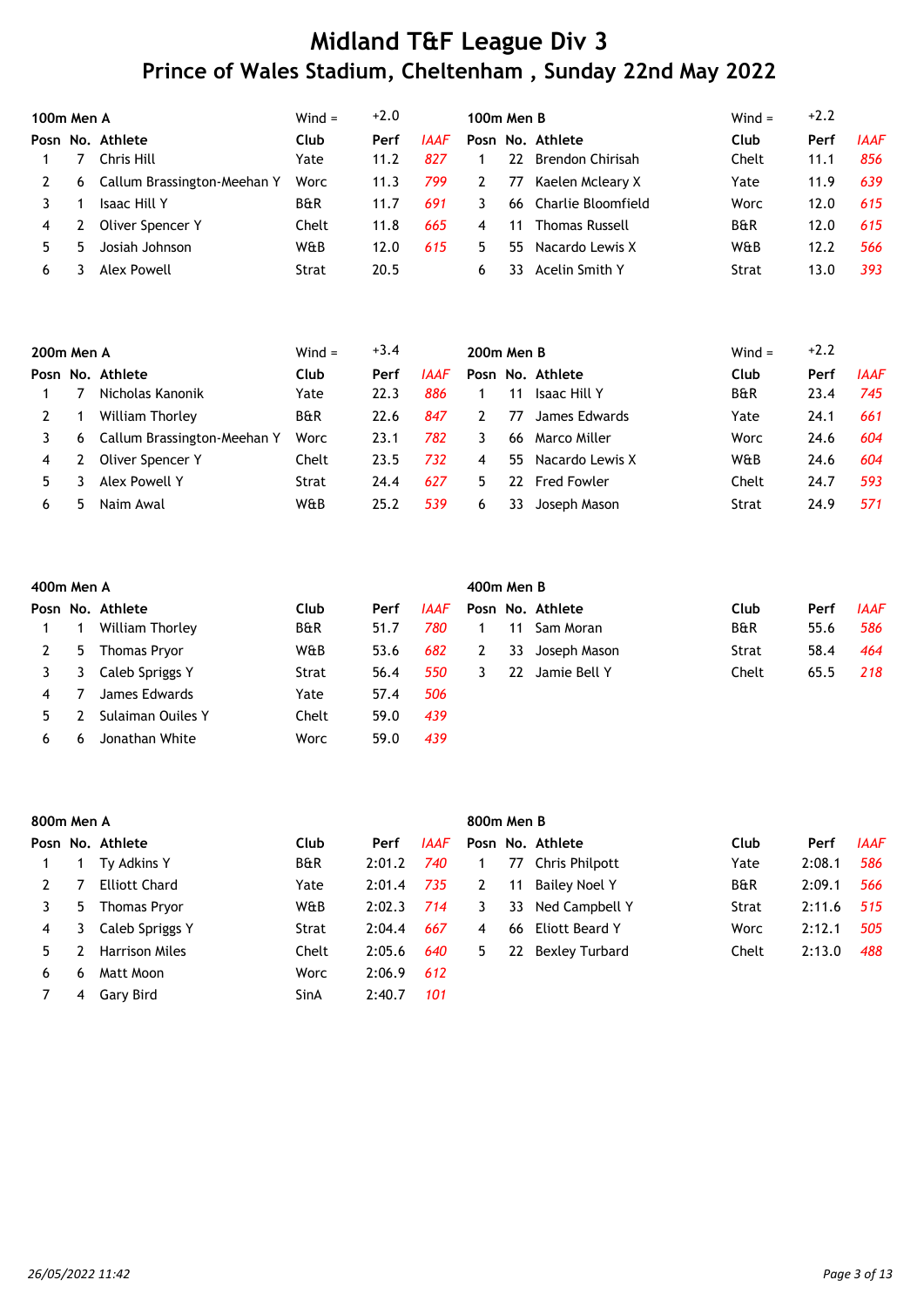| 1500m Men A |                |                         |                | $+1.4$  |             | 1500m Men B    |                |                          |                | $+2.7$  |             |
|-------------|----------------|-------------------------|----------------|---------|-------------|----------------|----------------|--------------------------|----------------|---------|-------------|
|             |                | Posn No. Athlete        | Club           | Perf    | IAAF        |                |                | Posn No. Athlete         | Club           | Perf    | IAAF        |
| 1           | 6              | Samuel Davey            | Worc           | 4:04.5  | 802         | $\mathbf{1}$   | 33             | <b>Taylor Stubbins Y</b> | Strat          | 4:23.6  | 599         |
| 2           | 5              | Jack Bonser             | W&B            | 4:06.4  | 781         | $\mathbf{2}$   | 11             | Henry Gibbs Y            | <b>B&amp;R</b> | 4:29.5  | 542         |
| 3           | 7              | <b>Greg Hayward</b>     | Yate           | 4:07.5  | 768         | 3              | 2              | <b>Harrison Miles</b>    | Chelt          | 4:29.9  | 538         |
| 4           | 3              | Alexander Adams X       | Strat          | 4:11.3  | 727         | 4              | 66             | Linus Burnage X          | Worc           | 4:30.4  | 534         |
| 5           | 1              | Mark Appleton           | <b>B&amp;R</b> | 4:18.5  | 650         | 5              | 77             | <b>Jack Derrick</b>      | Yate           | 4:42.5  | 427         |
| 6           | 22             | Tom Gavin X             | Chelt          | 4:24.8  | 587         | 6              | 55             | <b>Richard Wright</b>    | W&B            | 4:42.7  | 425         |
| 7           | 4              | Gary Bird               | SinA           | 5:40.5  | 80          | 7              |                |                          |                |         |             |
| 8           |                |                         |                |         |             | 8              |                |                          |                |         |             |
|             |                | 2000m s/c Men A         |                |         |             |                |                | 2000m s/c Men B          |                |         |             |
|             |                | Posn No. Athlete        | Club           | Perf    | <b>IAAF</b> |                |                | Posn No. Athlete         | Club           | Perf    | <b>IAAF</b> |
| 1           | $\overline{7}$ | Frederick Cooper Y      | Yate           | 6:30.6  | 742         | $\mathbf{1}$   | 11             | Andrew Freeman           | <b>B&amp;R</b> | 8:17.5  | 270         |
| 2           | 3              | Richard Shephard        | Strat          | 6:56.2  | 608         | 2              | $\overline{2}$ | <b>Matthew Evans</b>     | Chelt          | 8:37.2  | 208         |
| 3           | $\mathbf 1$    | Peter Ball              | <b>B&amp;R</b> | 7:15.0  | 517         | 3              | 33             | John Raby                | Strat          | 8:57.3  | 154         |
| 4           | 6              | Andrew Jeavons Y        | Worc           | 7:26.6  | 465         | 4              |                |                          |                |         |             |
| 5           | 22             | Andrew Kaighin          | Chelt          | 8:04.0  | 316         | 5              |                |                          |                |         |             |
| 6           | 4              | <b>Gary Bird</b>        | SinA           | 9:09.7  | 124         | 6              |                |                          |                |         |             |
| 7           |                |                         |                |         |             | 7              |                |                          |                |         |             |
| 8           |                |                         |                |         |             | 8              |                |                          |                |         |             |
| 5000m Men A |                |                         |                |         |             | 5000m Men B    |                |                          |                |         |             |
|             |                | Posn No. Athlete        | Club           | Perf    | <b>IAAF</b> |                |                | Posn No. Athlete         | Club           | Perf    | <b>IAAF</b> |
| 1           | 6              | <b>Finley Smith</b>     | Worc           | 16:24.2 | 577         | 1              | 7              | Anthony Glover           | Yate           | 16:55.5 | 500         |
| 2           | 77             | <b>Oliver Beale</b>     | Yate           | 16:26.2 | 572         | 2              | 33             | Dan Southam              | Strat          | 17:20.6 | 443         |
| 3           | 3              | <b>Matt Burdus-Cook</b> | <b>Strat</b>   | 16:39.6 | 538         | 3              | 22             | <b>Martin Foster</b>     | Chelt          | 18:17.4 | 326         |
| 4           | $\overline{2}$ | Jamie Bell Y            | Chelt          | 17:25.4 | 432         | 4              | 11             | Jaro Sosko               | <b>B&amp;R</b> | 18:47.8 | 270         |
| 5           | $\mathbf{1}$   | Peter Ball              | <b>B&amp;R</b> | 17:26.7 | 429         | 5              |                |                          |                |         |             |
| 6           |                |                         |                |         |             | 6              |                |                          |                |         |             |
| 7           |                |                         |                |         |             | $\overline{7}$ |                |                          |                |         |             |
| 8           |                |                         |                |         |             | 8              |                |                          |                |         |             |
|             |                | 110m Hurdles Men A      | $Wind =$       | $+2.8$  |             |                |                | 110m Hurdles Men B       | $Wind =$       |         |             |
|             |                | Posn No. Athlete        | Club           | Perf    | <b>IAAF</b> |                |                | Posn No. Athlete         | Club           | Perf    | <b>IAAF</b> |
| 1           | 1              | <b>Thomas Russell</b>   | <b>B&amp;R</b> | 25.2    | 4           |                |                |                          |                |         |             |

|   |     | 400m Hurdles Men A |       |      |      | 400m Hurdles Men B |      |      |             |  |  |  |  |
|---|-----|--------------------|-------|------|------|--------------------|------|------|-------------|--|--|--|--|
|   |     | Posn No. Athlete   | Club  | Perf | IAAF | Posn No. Athlete   | Club | Perf | <b>IAAF</b> |  |  |  |  |
|   |     | 1 3 Joseph Mason   | Strat | 64.1 | 550  |                    |      |      |             |  |  |  |  |
|   |     | Sam Moran          | B&R   | 64.7 | 531  |                    |      |      |             |  |  |  |  |
| 3 | - 2 | Matthew Evans      | Chelt | 93.0 | -8   |                    |      |      |             |  |  |  |  |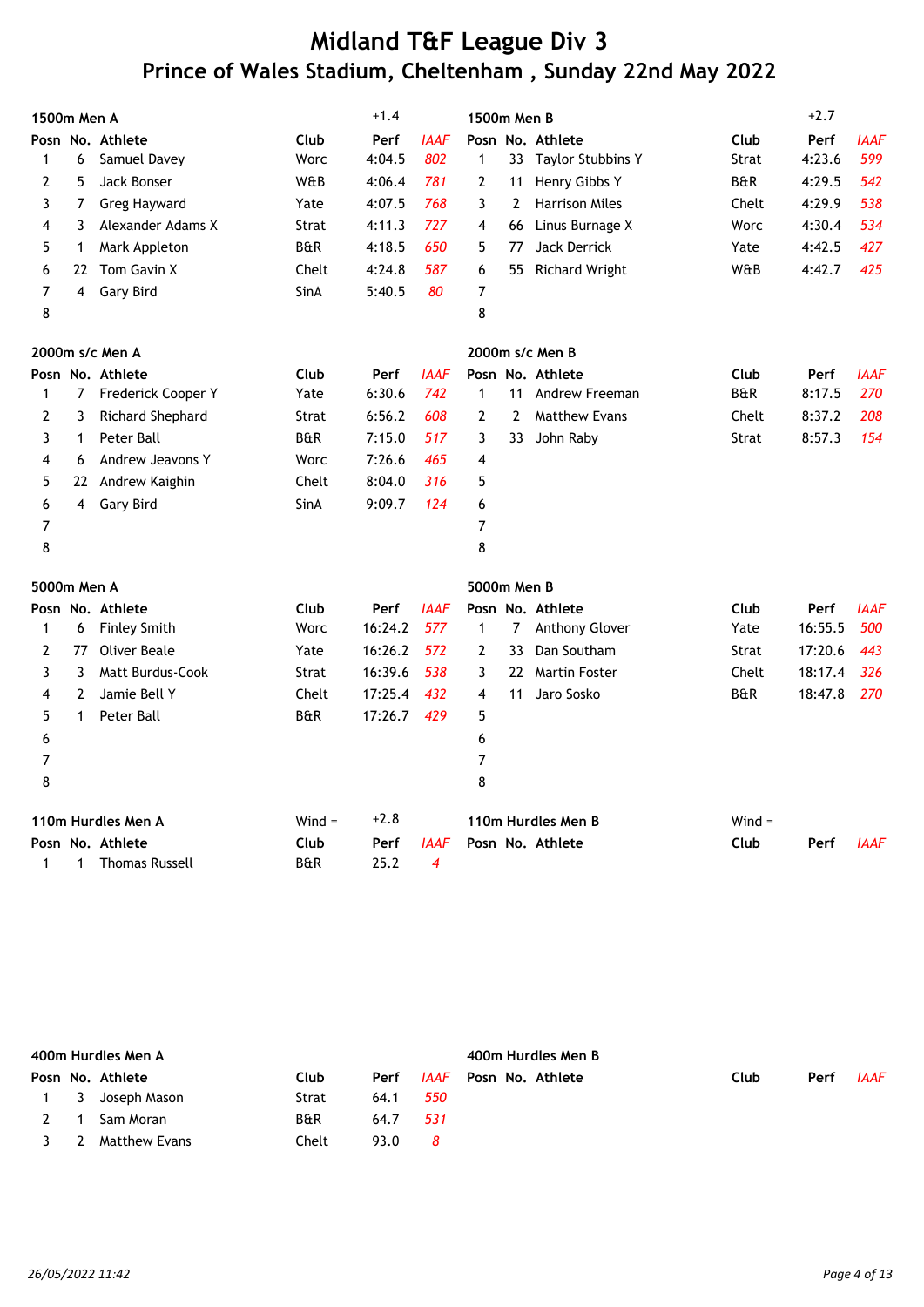#### **4 x 100m Relay Men**

| Posn $No$                                                                        | Club           | Perf | <b>IAAF</b> |
|----------------------------------------------------------------------------------|----------------|------|-------------|
| Chris Hill, Nicholas Kanonik, Matthew Muggeridge, Jordan Iwhiwhu X               | Yate           | 45.5 | 721         |
| 2 Harry Boswell, Fred Fowler, Oliver Spencer, Brendon Chirisah                   | Chelt          | 46.1 | 686         |
| Isaac Hill Y, William Thorley, Thomas Russell, Sam Moran                         | <b>B&amp;R</b> | 46.2 | 680         |
| 6 Callum Brassington-Meehan Y, Charlie Bloomfield, Marco Miller, Harry Paddock X | Worc           | 48.1 | 576         |
| Alex Powell Y, Ollie Wear Y, Acelin Smith Y, Joseph Mason                        | Strat          | 48.2 | 570         |
|                                                                                  |                |      |             |

- 6 7
- 8

#### **4 x 400m Relay Men**

| Posn $No$      |    |                                                                       | Club           | Perf         | <b>IAAF</b> |
|----------------|----|-----------------------------------------------------------------------|----------------|--------------|-------------|
|                | 3  | Alexander Adams X, Ned Campbell Y, Caleb Spriggs Y, Taylor Stubbins Y | Strat          | $3:43.3$ 592 |             |
| $2^{\circ}$    |    | William Thorley, Ty Adkins Y, Bailey Noel Y, Henry Gibbs Y            | <b>B&amp;R</b> | $3:44.6$ 577 |             |
| 3              | 6  | Jonathan White, Matt Moon, Eliott Beard Y, Samuel Davey               | Worc           | $3:44.8$ 575 |             |
| $\overline{4}$ | -7 | James Edwards, Liam Hillier, Finn Goodhew, Greg Hayward               | Yate           | $3:49.2$ 527 |             |
| 5              | 2  | Max Lancett, Jamie Bell Y, Martin Foster, Andrew Kaighin              | Chelt          | 4:33.7       | 159         |

- 6
- 7

8 Mixed 4 x 400m Relay in match 2 only. (Two Male and Two Female Athletes).

| 4 x 400m Relay Mixed |      |      |
|----------------------|------|------|
| Posn No.             | Club | Perf |
| 1                    |      |      |

- 2
- 3
- 
- 4
- 5
- 6
- 7 8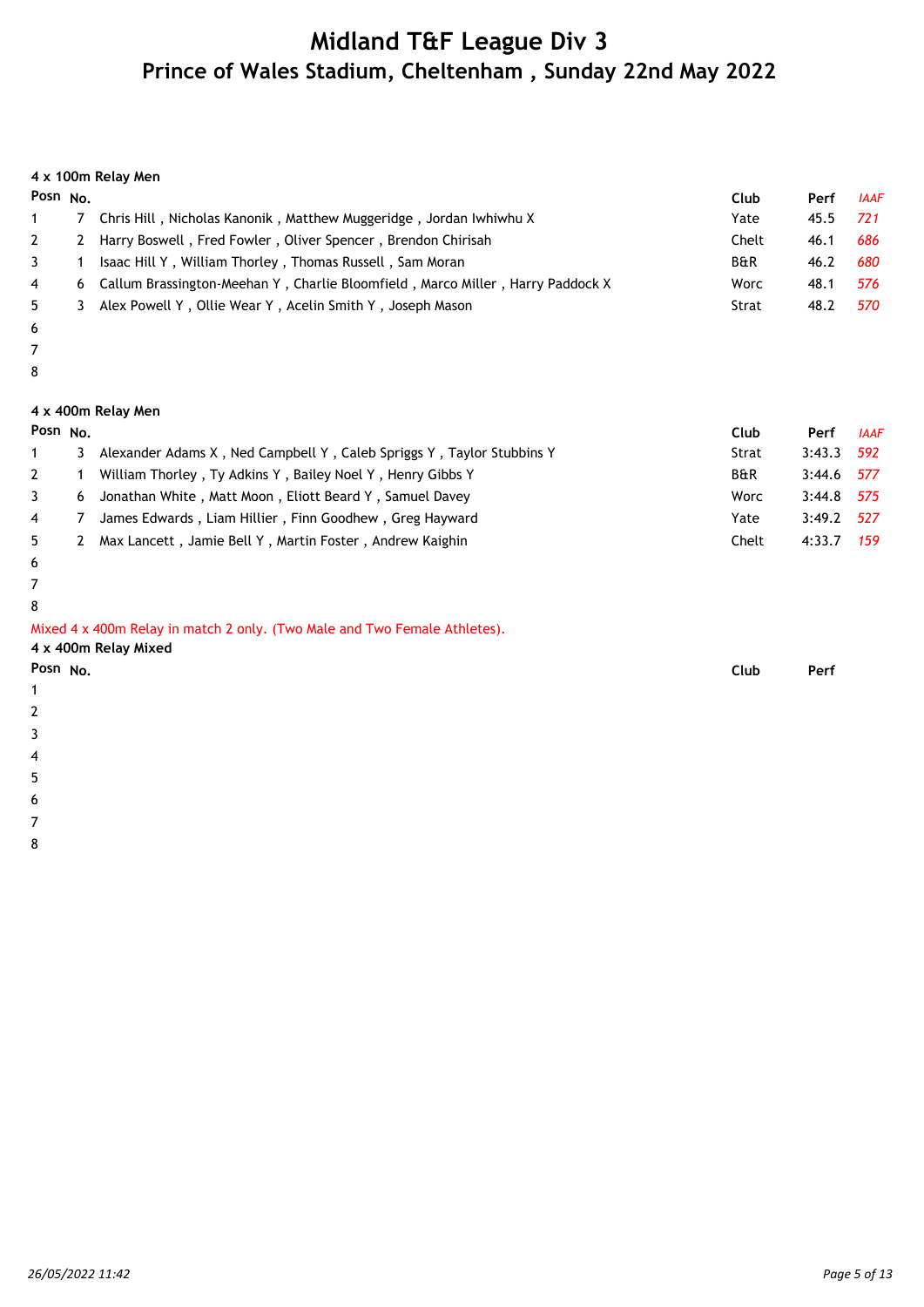|      | Long Jump Men A |                    |                |      |      |      | Long Jump Men B |    |                       |                |           |      |             |  |
|------|-----------------|--------------------|----------------|------|------|------|-----------------|----|-----------------------|----------------|-----------|------|-------------|--|
| Posn |                 | No. Athlete        | Club           | Perf | Wind | IAAF |                 |    | Posn No. Athlete      | Club           | Perf      | Wind | <b>IAAF</b> |  |
|      |                 | Alfie Wood Y       | Chelt          | 6.92 |      | 900  |                 |    | 22 Oliver Spencer     | Chelt          | 5.38      |      | 585         |  |
|      | 6               | William Harman     | Worc           | 5.70 |      | 650  |                 |    | 66 Marco Miller       | Worc           | 5.36      |      | 581         |  |
|      |                 | Matthew Muggeridge | Yate           | 5.70 |      | 650  |                 | 11 | <b>Thomas Russell</b> | <b>B&amp;R</b> | 5.17      |      | 543         |  |
| 4    |                 | Alex Powell Y      | Strat          | 5.32 |      | 573  | 4               |    | 77 Harry Williams Y   | Yate           | 5.05      |      | 518         |  |
|      |                 | Sam Moran          | <b>B&amp;R</b> | 5.28 |      | 565  | 5               | 4  | Gary Bird             | SinA           | 3.58      |      | 225         |  |
| 6    | 44              | Jordan Mitchell    | SinA           | 4.70 |      | 448  |                 |    | 33 Ollie Wear Y       | Strat          | <b>NM</b> |      |             |  |

|      | Triple Jump Men A |                   |                |       |      | Triple Jump Men B |                              |      |      |      |             |  |  |
|------|-------------------|-------------------|----------------|-------|------|-------------------|------------------------------|------|------|------|-------------|--|--|
| Posn |                   | No. Athlete       | Club           | Perf  | Wind |                   | <i>IAAF</i> Posn No. Athlete | Club | Perf | Wind | <b>IAAF</b> |  |  |
|      | 6                 | William Harman    | Worc           | 11.98 | 623  |                   |                              |      |      |      |             |  |  |
|      |                   | Louie Nelson Y    | Yate           | 11.46 | 569  |                   |                              |      |      |      |             |  |  |
|      |                   | 33 Ned Campbell Y | Strat          | 10.59 | 478  |                   |                              |      |      |      |             |  |  |
| 4    |                   | Sam Moran         | <b>B&amp;R</b> | 10.40 | 458  |                   |                              |      |      |      |             |  |  |

|      | High Jump Men A |                             |                |      |     |  | High Jump Men B |                              |                |           |             |  |  |  |
|------|-----------------|-----------------------------|----------------|------|-----|--|-----------------|------------------------------|----------------|-----------|-------------|--|--|--|
| Posn |                 | No. Athlete                 | Club           | Perf |     |  |                 | <i>IAAF</i> Posn No. Athlete | Club           | Perf      | <b>IAAF</b> |  |  |  |
|      |                 | Charlie Husbands            | <b>B&amp;R</b> | 2.00 | 889 |  |                 | 66 Andrew Jay                | Worc           | 1.55      | 486         |  |  |  |
|      | 6               | Reuben Taylor-George Y Worc |                | 1.90 | 798 |  |                 | 22 Jamie Bell Y              | Chelt          | <b>NM</b> |             |  |  |  |
|      |                 | Ollie Wear Y                | Strat          | 1.75 | 664 |  | 11              | Bailey Noel Y                | <b>B&amp;R</b> | <b>NM</b> |             |  |  |  |
| 4    |                 | Sulaiman Ouiles Y           | Chelt          | 1.70 | 619 |  |                 |                              |                |           |             |  |  |  |
| 5.   | 4               | Jordan Mitchell             | SinA           | 1.55 | 486 |  |                 |                              |                |           |             |  |  |  |
| 6    |                 | Liam Hillier                | Yate           | 1.40 | 354 |  |                 |                              |                |           |             |  |  |  |

|        | Pole Vault Men A |                     |       |      |  | Pole Vault Men B |  |                              |       |      |      |  |
|--------|------------------|---------------------|-------|------|--|------------------|--|------------------------------|-------|------|------|--|
|        |                  | Posn No. Athlete    | Club  | Perf |  |                  |  | <i>IAAF</i> Posn No. Athlete | Club  | Perf | IAAF |  |
|        |                  | 2 Sulaiman Ouiles Y | Chelt | 4.00 |  | 703 1            |  | 77 Harry Williams Y          | Yate  | 3.20 | 489  |  |
| $\sim$ |                  | Liam Hillier        | Yate  | 3.70 |  |                  |  | 622 2 22 Bexley Turbard      | Chelt | 3.20 | 489  |  |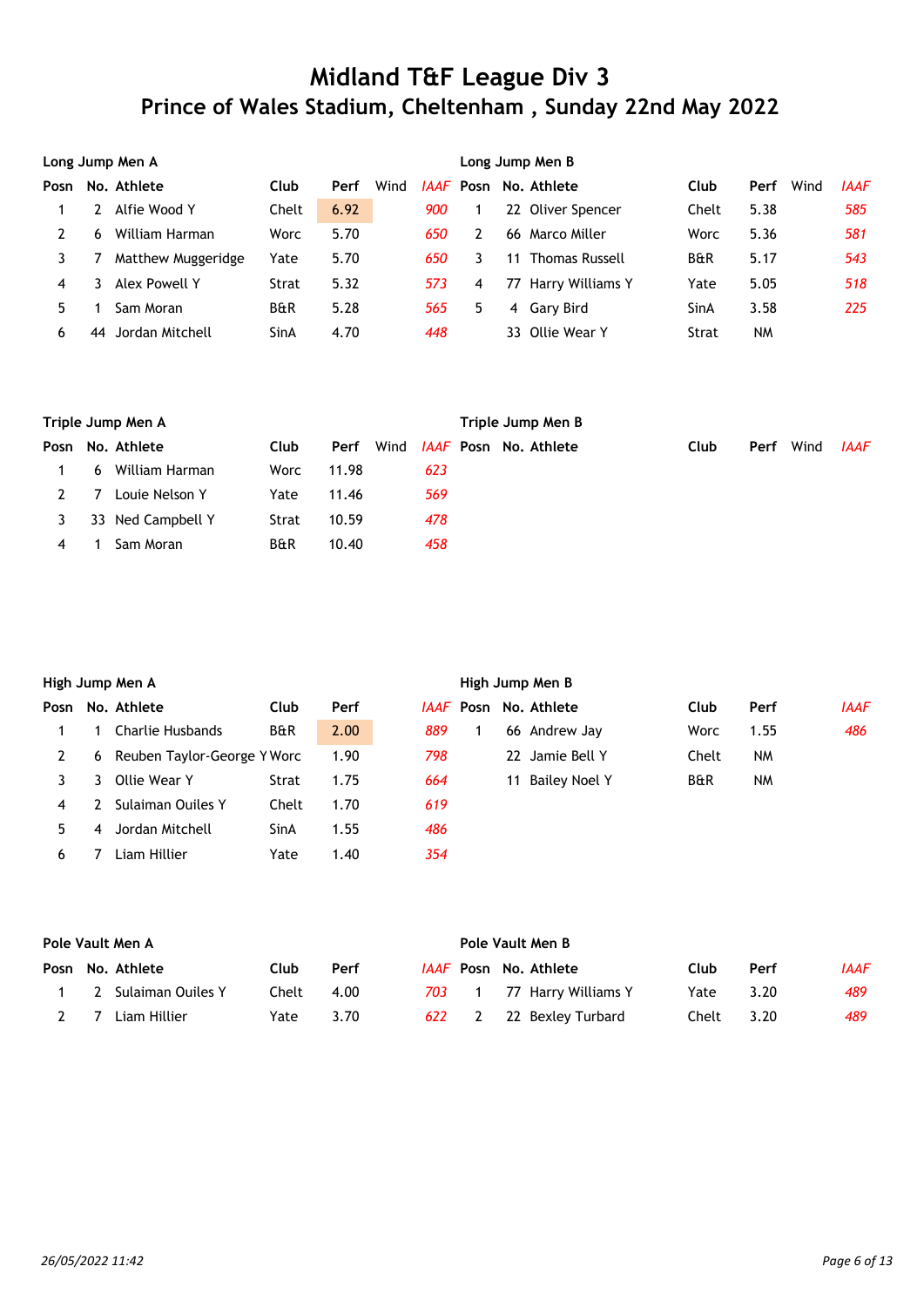|      | Shot Men A |                         |                |       |     | Shot Men B |    |                              |                |      |             |  |
|------|------------|-------------------------|----------------|-------|-----|------------|----|------------------------------|----------------|------|-------------|--|
| Posn |            | No. Athlete             | Club           | Perf  |     |            |    | <i>IAAF</i> Posn No. Athlete | Club           | Perf | <b>IAAF</b> |  |
|      |            | <b>Toby Conibear Y</b>  | Yate           | 10.50 | 557 |            |    | 11 Stephen Carr              | <b>B&amp;R</b> | 8.81 | 458         |  |
|      |            | Sam Cater               | <b>B&amp;R</b> | 10.33 | 547 |            | 2  | Mike Curneen                 | Chelt          | 8.44 | 436         |  |
|      | 22.        | Sam Northen             | Chelt          | 10.00 | 528 |            | 77 | Dylan Menhennet Y            | Yate           | 8.12 | 417         |  |
| 4    |            | 44 Jordan Mitchell      | SinA           | 9.53  | 500 | 4          |    | 33 Ned Campbell Y            | Strat          | 7.01 | 352         |  |
| 5.   | 6          | <b>Ouentin Elmhirst</b> | Worc           | 8.65  | 448 | 5          | 4  | Andy Mitchell                | SinA           | 6.52 | 323         |  |
| 6    |            | Joseph Mason            | Strat          | 7.71  | 393 | 6          | 66 | Joshua Capewell Y            | Worc           | 6.25 | 307         |  |

|      | Javelin Men A |                    |                |       |      | Javelin Men B |    |                     |                |       |             |  |  |
|------|---------------|--------------------|----------------|-------|------|---------------|----|---------------------|----------------|-------|-------------|--|--|
| Posn |               | No. Athlete        | Club           | Perf  | IAAF |               |    | Posn No. Athlete    | Club           | Perf  | <b>IAAF</b> |  |  |
|      |               | Sam Northen        | Chelt          | 52.09 | 698  |               |    | 22 Ben Wade         | Chelt          | 41.09 | 545         |  |  |
|      |               | Acelin Smith Y     | Strat          | 44.73 | 595  |               | 77 | Liam Hillier        | Yate           | 32.36 | 424         |  |  |
|      | 6             | John Reynolds      | Worc           | 43.81 | 583  | 3             |    | 66 Quentin Elmhirst | Worc           | 29.54 | 385         |  |  |
| 4    |               | Matthew Muggeridge | Yate           | 40.51 | 537  | 4             | 11 | Andrew Freeman      | <b>B&amp;R</b> | 23.62 | 303         |  |  |
| 5.   | 44            | Jordan Mitchell    | SinA           | 36.08 | 475  | 5             | 4  | Andy Mitchell       | SinA           | 21.74 | 277         |  |  |
| 6    |               | Sam Cater          | <b>B&amp;R</b> | 36.05 | 475  | 6             | 33 | Joseph Mason        | Strat          | 19.71 | 249         |  |  |

|      | Hammer Men A |                         |                |       |     | Hammer Men B |    |                              |                |       |             |  |  |
|------|--------------|-------------------------|----------------|-------|-----|--------------|----|------------------------------|----------------|-------|-------------|--|--|
| Posn |              | No. Athlete             | Club           | Perf  |     |              |    | <i>IAAF</i> Posn No. Athlete | Club           | Perf  | <b>IAAF</b> |  |  |
|      |              | Toby Conibear Y         | Yate           | 50.71 | 739 |              |    | 77 Dylan Menhennet Y         | Yate           | 40.94 | 591         |  |  |
|      |              | Sam Cater               | <b>B&amp;R</b> | 32.71 | 467 |              |    | 4 Andy Mitchell              | SinA           | 23.85 | 334         |  |  |
|      | 44           | Jordan Mitchell         | SinA           | 27.47 | 388 | 3            | 11 | Andrew Freeman               | <b>B&amp;R</b> | 17.12 | 233         |  |  |
| 4    | 6.           | <b>Quentin Elmhirst</b> | Worc           | 23.38 | 327 | 4            | 22 | Matt Evans                   | Chelt          | 6.80  | 79          |  |  |
| 5.   |              | Acelin Smith Y          | Strat          | 18.10 | 248 |              |    |                              |                |       |             |  |  |
| 6    |              | Mike Curneen            | Chelt          | 17.36 | 236 |              |    |                              |                |       |             |  |  |

|      | Discus Men A |                         |                |       |     | Discus Men B |                |                              |                |           |             |  |  |
|------|--------------|-------------------------|----------------|-------|-----|--------------|----------------|------------------------------|----------------|-----------|-------------|--|--|
| Posn |              | No. Athlete             | Club           | Perf  |     |              |                | <i>IAAF</i> Posn No. Athlete | Club           | Perf      | <b>IAAF</b> |  |  |
|      |              | Ben Wade                | Chelt          | 43.43 | 767 |              | 77             | Liam Hillier                 | Yate           | 25.61     | 443         |  |  |
|      | 44           | Jordan Mitchell         | SinA           | 32.31 | 565 | 2            |                | 66 Joshua Capewell Y         | Worc           | 23.32     | 401         |  |  |
|      |              | Sam Cater               | <b>B&amp;R</b> | 29.78 | 519 | 3            | 11             | Stephen Carr                 | <b>B&amp;R</b> | 19.34     | 329         |  |  |
| 4    |              | Louis Tutcher           | Yate           | 29.48 | 513 | 4            | $\overline{4}$ | Andy Mitchell                | SinA           | 13.95     | 231         |  |  |
| 5    | 6            | <b>Quentin Elmhirst</b> | Worc           | 26.34 | 456 | 5.           | 22             | <b>Elliot Prince</b>         | Chelt          | 10.37     | 167         |  |  |
| 6    |              | Joseph Mason            | Strat          | 14.58 | 243 |              |                | Acelin Smith Y               | Strat          | <b>NM</b> |             |  |  |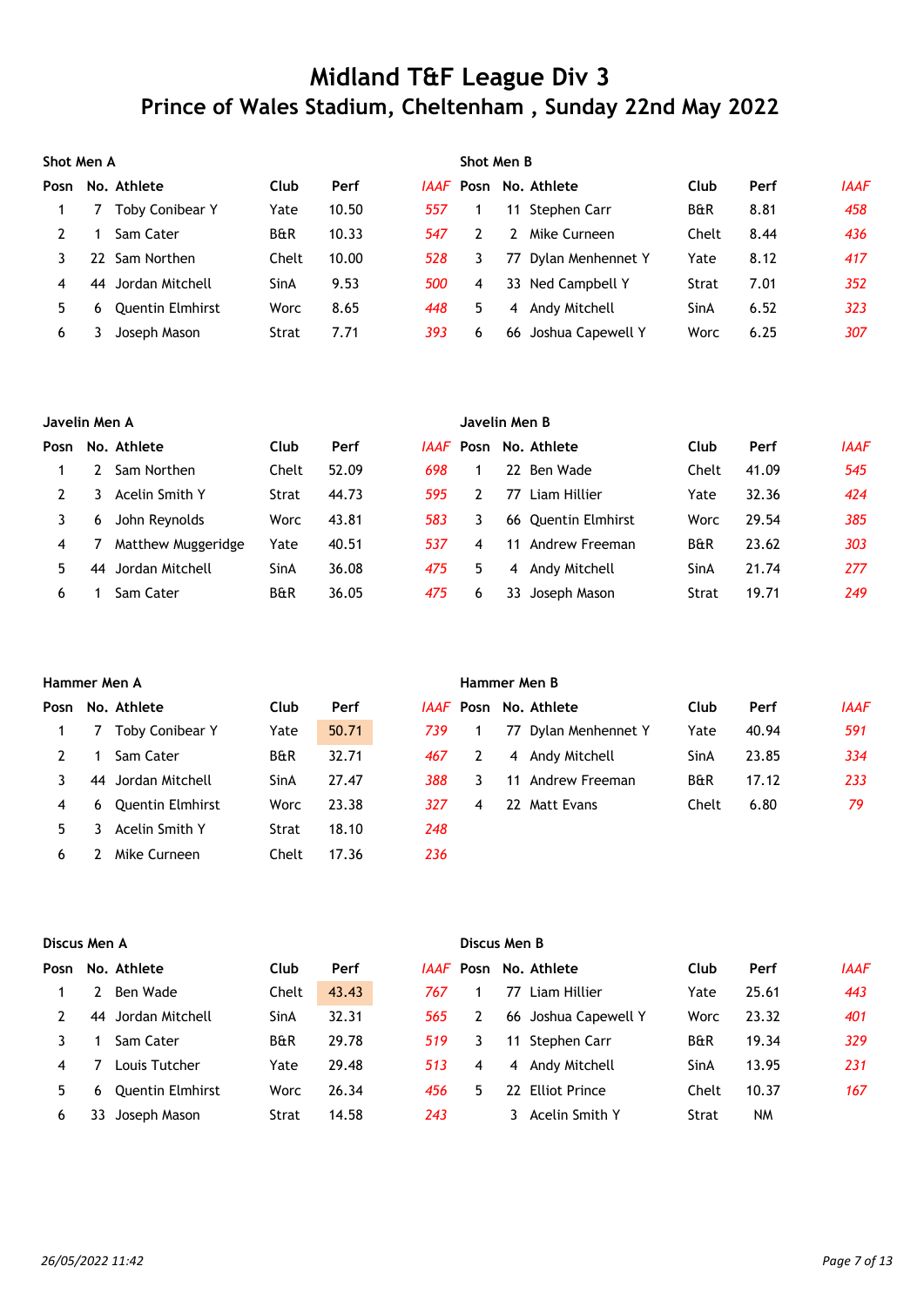|    |   | 100m Women A         | $Wind =$       | $+1.4$ |             |    |    | 100m Women B           | $Wind =$       | $+2.7$ |             |
|----|---|----------------------|----------------|--------|-------------|----|----|------------------------|----------------|--------|-------------|
|    |   | Posn No. Athlete     | Club           | Perf   | <b>IAAF</b> |    |    | Posn No. Athlete       | Club           | Perf   | <b>IAAF</b> |
|    | 4 | Jessica Waters       | SinA           | 12.3   | 960         |    | 11 | Ella Burrows X         | <b>B&amp;R</b> | 12.6   | 910         |
|    | 6 | Millie Clemson Y     | Worc           | 12.7   | 893         | 2  | 66 | Lottie Bentley Y       | Worc           | 13.3   | 796         |
|    |   | Phoebe Havard X      | Yate           | 12.8   | 876         | 3  | 77 | Naomi Dawson Y         | Yate           | 13.5   | 766         |
| 4  |   | Lily Marchant X      | Chelt          | 12.8   | 876         | 4  | 22 | Alana Hazell X         | Chelt          | 13.8   | 720         |
| 5. |   | Hannah Lownsbrough Y | <b>B&amp;R</b> | 12.8   | 876         | 5. | 33 | <b>Emily Gittoes Y</b> | Strat          | 14.1   | 676         |
| 6  |   | Jessica Sheppard     | Strat          | 13.6   | 750         |    |    |                        |                |        |             |

|    |   | 200m Women A         | $Wind =$       | $+1.7$ |      |   |    | 200m Women B       | Wind $=$       | $+2.2$ |             |
|----|---|----------------------|----------------|--------|------|---|----|--------------------|----------------|--------|-------------|
|    |   | Posn No. Athlete     | Club           | Perf   | IAAF |   |    | Posn No. Athlete   | Club           | Perf   | <b>IAAF</b> |
|    |   | Jessica Duncton X    | Chelt          | 25.2   | 960  |   | 11 | Ella Burrows X     | <b>B&amp;R</b> | 25.6   | 928         |
|    | 4 | Jessica Waters       | SinA           | 25.5   | 936  |   | 77 | Katie Robbins      | Yate           | 25.8   | 913         |
|    | 6 | Millie Clemson Y     | Worc           | 26.9   | 830  | 3 | 66 | Lottie Bentlev Y   | Worc           | 27.4   | 794         |
| 4  |   | Hannah Lownsbrough Y | <b>B&amp;R</b> | 27.0   | 823  | 4 | 22 | Olivia Blackwell Y | Chelt          | 27.9   | 758         |
| 5. |   | Phoebe Havard X      | Yate           | 27.1   | 815  | 5 | 33 | Tilly Campbell X   | Strat          | 33.4   | 421         |
| 6  |   | Jessica Sheppard     | Strat          | 27.8   | 765  |   |    |                    |                |        |             |

|   |   | 400m Women A     |       |        |      | 400m Women B |    |                    |                |      |             |  |  |
|---|---|------------------|-------|--------|------|--------------|----|--------------------|----------------|------|-------------|--|--|
|   |   | Posn No. Athlete | Club  | Perf   | IAAF |              |    | Posn No. Athlete   | Club           | Perf | <b>IAAF</b> |  |  |
|   |   | Katie Robbins    | Yate  | 57.8   | 939  |              |    | 22 Rebecca Hoadley | Chelt          | 59.3 | 892         |  |  |
|   | 2 | Ruby Brook Y     | Chelt | 58.2   | 926  | 2            | 77 | Grace Cardwell Y   | Yate           | 65.3 | 716.        |  |  |
|   | 6 | Poppy Elton Y    | Worc  | 61.2   | 834  |              | 11 | Lauren Bethel Y    | <b>B&amp;R</b> | 85.1 | 272         |  |  |
| 4 |   | Romy Naven       | B&R   | 64.5   | 738  |              |    |                    |                |      |             |  |  |
|   | 4 | Susan Allcock    | SinA  | 2:21.3 |      |              |    |                    |                |      |             |  |  |

|   |   | 800m Women A     |       |        |      | 800m Women B |    |                    |                |        |             |  |  |
|---|---|------------------|-------|--------|------|--------------|----|--------------------|----------------|--------|-------------|--|--|
|   |   | Posn No. Athlete | Club  | Perf   | IAAF |              |    | Posn No. Athlete   | Club           | Perf   | <b>IAAF</b> |  |  |
|   | 6 | Poppy Elton Y    | Worc  | 2:16.5 | 879  |              |    | 11 Amelie Ranger X | <b>B&amp;R</b> | 2:46.5 | 475         |  |  |
| 2 | 2 | Kiya Dee Y       | Chelt | 2:22.6 | 787  | 2            | 22 | Josephine Wilkie   | Chelt          | 2:55.9 | 374         |  |  |
|   | 3 | Jessica Sheppard | Strat | 2:27.6 | 715  | 3            | 33 | Tilly Campbell X   | Strat          | 2:57.4 | 359         |  |  |
| 4 |   | Hannah Dale X    | B&R   | 2:28.0 | 710  |              |    |                    |                |        |             |  |  |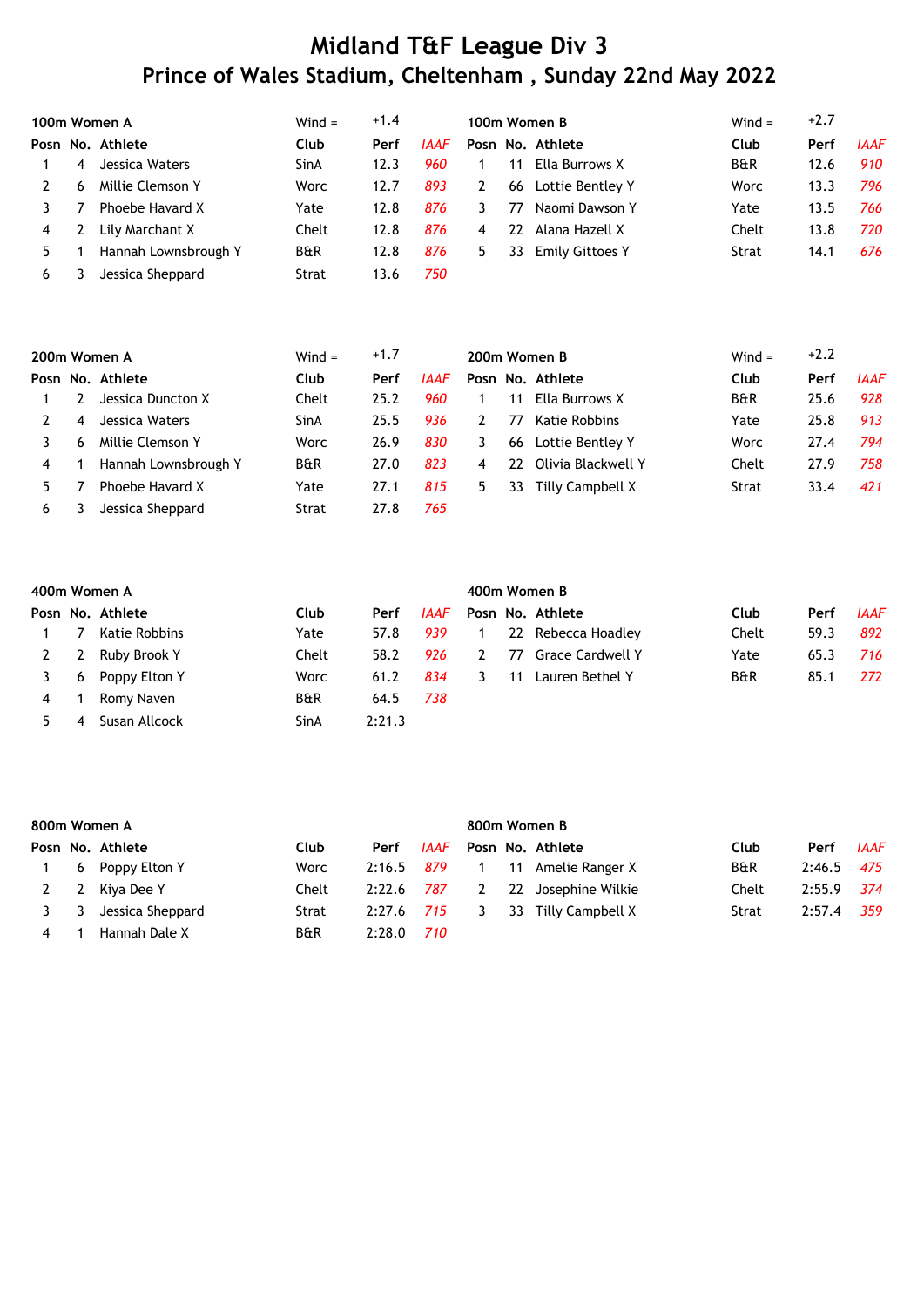|   |              | 1500m Women A          |          |         |             |              |    | 1500m Women B         |          |            |             |
|---|--------------|------------------------|----------|---------|-------------|--------------|----|-----------------------|----------|------------|-------------|
|   |              | Posn No. Athlete       | Club     | Perf    | <b>IAAF</b> |              |    | Posn No. Athlete      | Club     | Perf       | <b>IAAF</b> |
| 1 | $\mathbf{2}$ | Kaitlyn Sheppard Y     | Chelt    | 4:40.9  | 899         | 1            |    | 22 Rachel See         | Chelt    | 5:05.7     | 735         |
| 2 | 3            | <b>Emily Field</b>     | Strat    | 4:50.9  | 831         | 2            | 11 | Caroline Warrington   | B&R      | 5:15.2     | 677         |
| 3 | 7            | Poppy Clark Y          | Yate     | 4:57.2  | 789         | 3            | 66 | Isabel Jeavons        | Worc     | 5:32.9     | 574         |
| 4 | $\mathbf{1}$ | Faye Stanyard          | B&R      | 5:04.1  | 745         | 4            |    |                       |          |            |             |
| 5 | 6            | Alice Lazenbury X      | Worc     | 5:06.9  | 728         | 5            |    |                       |          |            |             |
| 6 | 5            | Louise Webster         | W&B      | 6:10.9  | 383         | 6            |    |                       |          |            |             |
| 7 |              |                        |          |         |             | 7            |    |                       |          |            |             |
| 8 |              |                        |          |         |             | 8            |    |                       |          |            |             |
|   |              | 2000m s/c Women A      |          | 0.00    | 735         |              |    | 2000m s/c Women B     |          | 0.00       | 566         |
|   |              | Posn No. Athlete       | Club     | Perf    | <b>IAAF</b> |              |    | Posn No. Athlete      | Club     | Perf       | <b>IAAF</b> |
| 1 | $\mathbf{2}$ | Kiya Dee Y             | Chelt    | 7:24.7  | 852         | 1            |    | 22 Abigail Thornley X | Chelt    | 9:07.7     | 496         |
| 2 |              |                        |          |         |             | 2            |    |                       |          |            |             |
| 3 |              |                        |          |         |             | 3            |    |                       |          |            |             |
| 4 |              |                        |          |         |             | 4            |    |                       |          |            |             |
| 5 |              |                        |          |         |             | 5            |    |                       |          |            |             |
| 6 |              |                        |          |         |             | 6            |    |                       |          |            |             |
| 7 |              |                        |          |         |             | 7            |    |                       |          |            |             |
| 8 |              |                        |          |         |             | 8            |    |                       |          |            |             |
|   |              | 5000m Women A          |          |         |             |              |    | 5000m Women B         |          |            |             |
|   |              | Posn No. Athlete       | Club     | Perf    | <b>IAAF</b> |              |    | Posn No. Athlete      | Club     | Perf       | <b>IAAF</b> |
| 1 | 2            | Ella Burfitt           | Chelt    | 17:59.1 | 842         | 1            |    | 22 Jane Fairbairn     | Chelt    | 19:53.3    | 664         |
| 2 | 3            | Charly Marshall Y      | Strat    | 18:54.8 | 752         | 2            |    |                       |          |            |             |
| 3 | $\mathbf{1}$ | Caroline Warrington    | B&R      | 20:24.4 | 619         | 3            |    |                       |          |            |             |
| 4 |              |                        |          |         |             | 4            |    |                       |          |            |             |
| 5 |              |                        |          |         |             | 5            |    |                       |          |            |             |
| 6 |              |                        |          |         |             | 6            |    |                       |          |            |             |
| 7 |              |                        |          |         |             | 7            |    |                       |          |            |             |
| 8 |              |                        |          |         |             | 8            |    |                       |          |            |             |
|   |              | 100m Hurdles Women A   | $Wind =$ | $+1.1$  |             |              |    | 100m Hurdles Women B  | $Wind =$ | $+1.1$     |             |
|   |              | Posn No. Athlete       | Club     | Perf    | <b>IAAF</b> |              |    | Posn No. Athlete      | Club     | Perf       | <b>IAAF</b> |
| 1 | 7            | Hannah Jackson         | Yate     | 16.6    | 745         | 1            |    | 33 Paula Williams     | Strat    | 19.7       | 465         |
| 2 | 6            | Dijana Clarke          | Worc     | 17.5    | 657         | $\mathbf{2}$ |    | 77 Naomi Dawson Y     | Yate     | <b>DNF</b> |             |
| 3 | 3            | <b>Emily Gittoes Y</b> | Strat    | 17.9    | 620         |              |    |                       |          |            |             |

|     | 400m Hurdles Women A |       |      |      | 400m Hurdles Women B |      |            |             |
|-----|----------------------|-------|------|------|----------------------|------|------------|-------------|
|     | Posn No. Athlete     | Club  | Perf | IAAF | Posn No. Athlete     | Club | Perf       | <b>IAAF</b> |
| - 6 | Dijana Clarke        | Worc  | 65.9 | 856  | 1 7 Grace Cardwell Y | Yate | <b>DNF</b> |             |
|     | 2 2 Abigail Williams | Chelt | 68.4 | 791  |                      |      |            |             |
| 77  | Hannah Jackson       | Yate  | 78.6 | 550  |                      |      |            |             |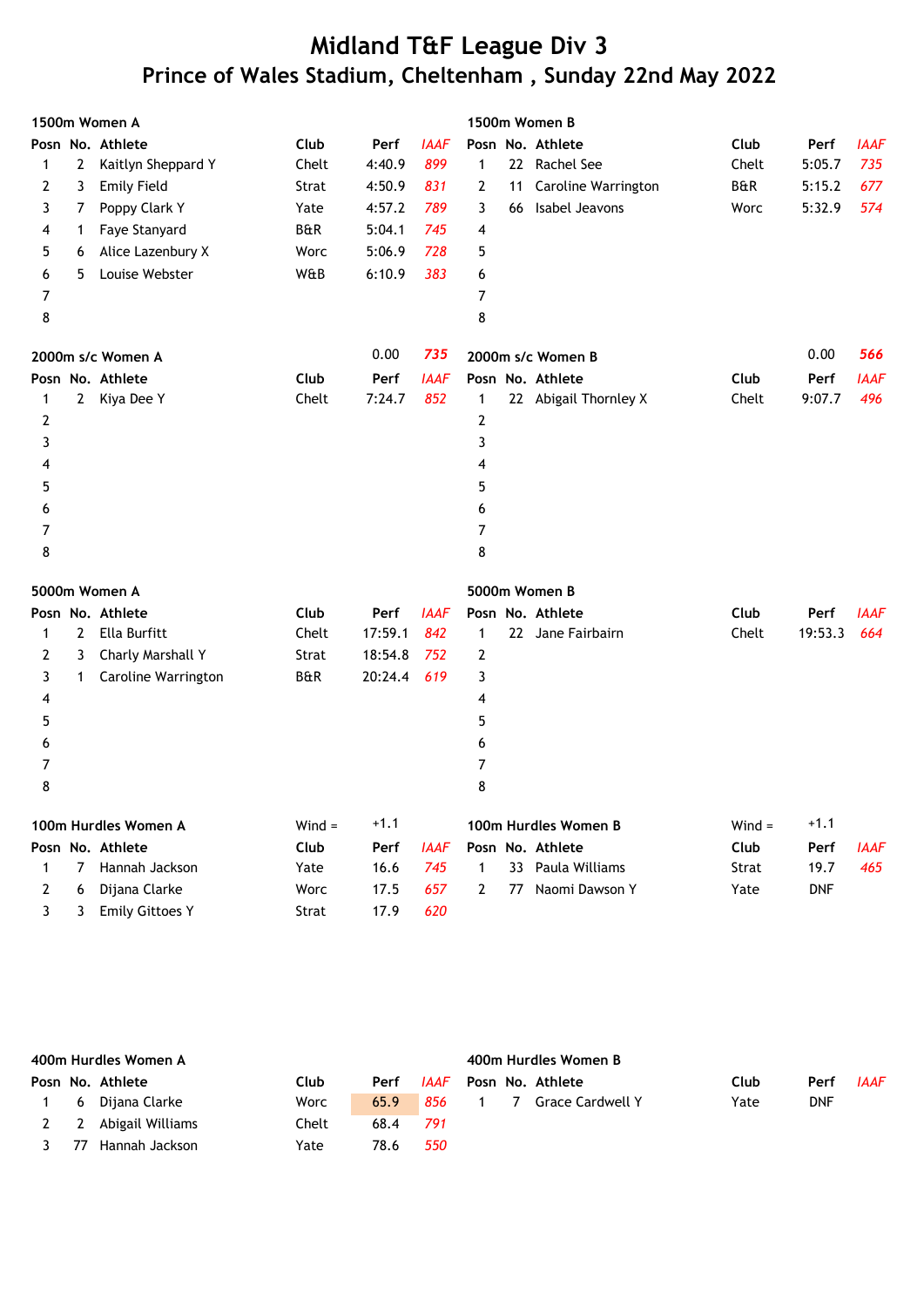|                     |                | 4 x 100m Relay Women                                                                              |                |        |             |
|---------------------|----------------|---------------------------------------------------------------------------------------------------|----------------|--------|-------------|
| Posn <sub>No.</sub> |                |                                                                                                   | Club           | Perf   | <b>IAAF</b> |
| $\mathbf{1}$        | $\overline{2}$ | Flora Hopcraft X, Alana Hazell X, Grace Pitman Y, Jessica Duncton X                               | Chelt          | 51.2   | 860         |
| 2                   | 6              | Lottie Bentley Y, Poppy Elton Y, Maya Stewart Y, Millie Clemson Y                                 | Worc           | 51.9   | 835         |
| 3                   | 7              | Naomi Dawson Y, Hannah Jackson, Grace Cardwell Y, Phoebe Havard X                                 | Yate           | 52.1   | 827         |
| 4                   | 3              | Emily Gittoes Y, Jessica Sheppard, Amelia Leighton Y, Paula Williams                              | Strat          | 53.1   | 792         |
| 5                   | $\mathbf{1}$   | Romy Naven, Lauren Bethel Y, Hannah Lownsbrough Y, Ella Burrows X                                 | <b>B&amp;R</b> | 54.4   | 747         |
| 6                   |                |                                                                                                   |                |        |             |
| 7                   |                |                                                                                                   |                |        |             |
| 8                   |                |                                                                                                   |                |        |             |
|                     |                | 4 x 400m Relay Women                                                                              |                |        |             |
| Posn No.            |                |                                                                                                   | Club           | Perf   | <b>IAAF</b> |
| $\mathbf 1$         | $2^{\circ}$    | Rebecca Hoadley, Ruby Brook Y, Olivia Blackwell Y, Mia Hopkins Y                                  | Chelt          | 4:08.3 | 838         |
| 2                   |                |                                                                                                   |                |        |             |
| 3                   |                |                                                                                                   |                |        |             |
| 4                   |                |                                                                                                   |                |        |             |
| 5                   |                |                                                                                                   |                |        |             |
| 6                   |                |                                                                                                   |                |        |             |
| 7                   |                |                                                                                                   |                |        |             |
| 8                   |                |                                                                                                   |                |        |             |
|                     |                | Mixed 4 x 400m Relay in match 2 only. (Two Male and Two Female Athletes).<br>4 x 400m Relay Mixed |                |        |             |
| Posn No.            |                |                                                                                                   | Club           | Perf   |             |
| $\mathbf 1$         |                |                                                                                                   |                |        |             |
| 2                   |                |                                                                                                   |                |        |             |
| 3                   |                |                                                                                                   |                |        |             |
| 4                   |                |                                                                                                   |                |        |             |
| 5                   |                |                                                                                                   |                |        |             |
| 6                   |                |                                                                                                   |                |        |             |

7

8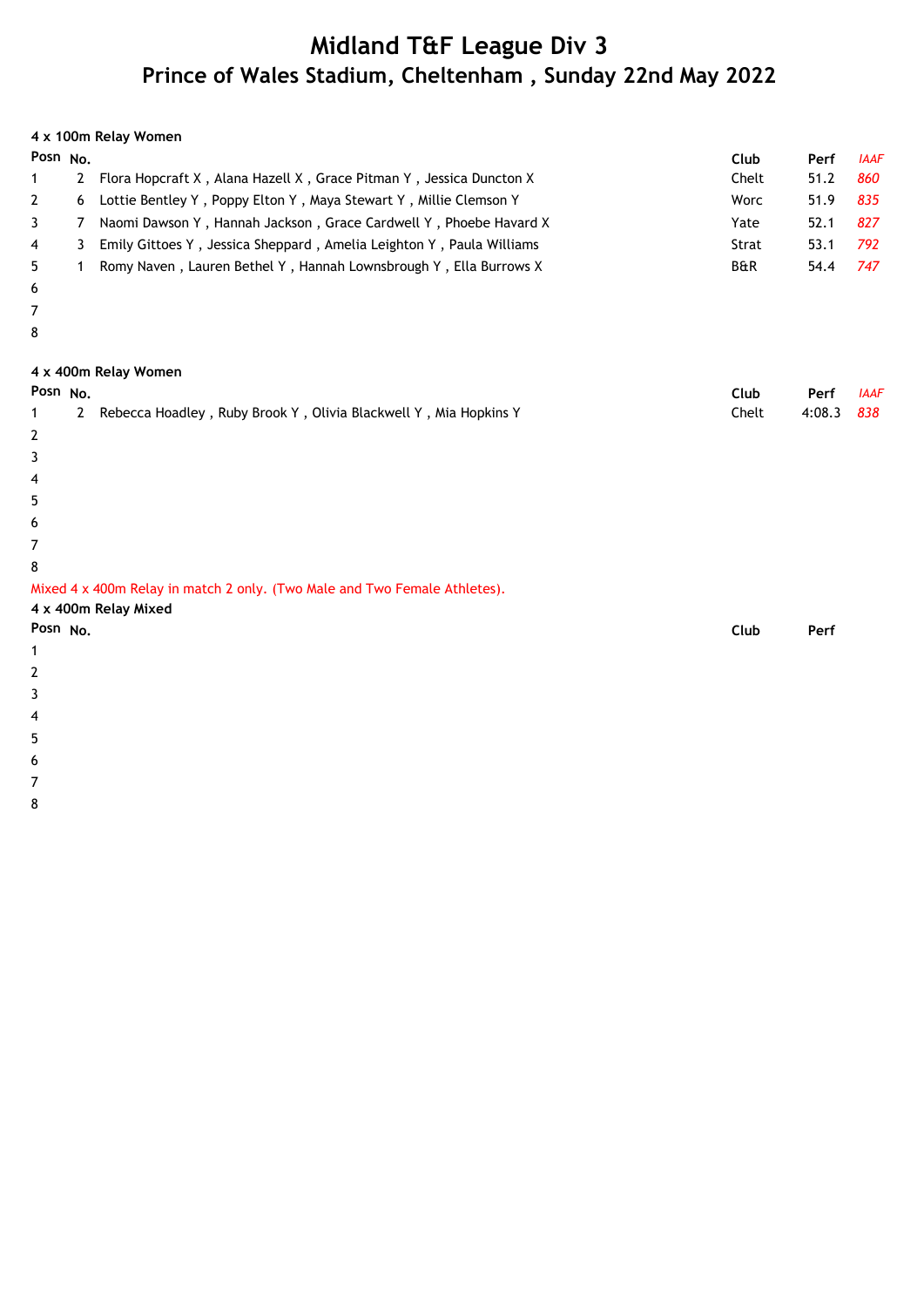|      | Long Jump Women A |                          |       |      |      |     | Long Jump Women B |    |                              |                |              |             |  |  |
|------|-------------------|--------------------------|-------|------|------|-----|-------------------|----|------------------------------|----------------|--------------|-------------|--|--|
| Posn |                   | No. Athlete              | Club  | Perf | Wind |     |                   |    | <i>IAAF</i> Posn No. Athlete | Club           | Wind<br>Perf | <b>IAAF</b> |  |  |
|      |                   | Hannah Lownsbrough Y B&R |       | 5.27 |      | 833 |                   |    | 3 Jessica Sheppard           | Strat          | 4.79         | 732         |  |  |
|      |                   | Fiona Barkley Y          | Yate  | 5.09 |      | 795 | 2                 |    | 66 Jan Timberlake            | Worc           | 4.29         | 627         |  |  |
|      | 33                | Amelia Leighton Y        | Strat | 5.06 |      | 789 | 3.                |    | Rosie Wood X                 | Chelt          | 4.12         | 591         |  |  |
| 4    |                   | Melanie Garland          | Worc  | 4.51 |      | 673 | 4                 | 11 | Julie Wakelam                | <b>B&amp;R</b> | 3.48         | 458         |  |  |
| 5.   |                   | Isobel Burfitt X         | Chelt | 4.44 |      | 658 |                   |    |                              |                |              |             |  |  |

| Triple Jump Women A |                      |             |       |      |     | Triple Jump Women B |  |                              |       |       |      |             |  |  |
|---------------------|----------------------|-------------|-------|------|-----|---------------------|--|------------------------------|-------|-------|------|-------------|--|--|
|                     | Posn No. Athlete     | <b>Club</b> | Perf  | Wind |     |                     |  | <i>IAAF</i> Posn No. Athlete | Club  | Perf  | Wind | <b>IAAF</b> |  |  |
|                     | 33 Amelia Leighton Y | Strat       | 11.13 |      | 800 |                     |  | 3 Emily Gittoes Y            | Strat | 10.85 |      | 771         |  |  |
|                     | 2 Flora Hopcraft X   | Chelt       | 9.95  |      | 680 |                     |  | 66 Jan Timberlake            | Worc  | 8.52  |      | 536         |  |  |
| 6                   | Melanie Garland      | Worc        | 9.33  |      | 617 |                     |  |                              |       |       |      |             |  |  |

|      | High Jump Women A |                        |       |      |      |  | High Jump Women B |                              |       |      |             |  |  |  |
|------|-------------------|------------------------|-------|------|------|--|-------------------|------------------------------|-------|------|-------------|--|--|--|
| Posn |                   | No. Athlete            | Club  | Perf |      |  |                   | <i>IAAF</i> Posn No. Athlete | Club  | Perf | <b>IAAF</b> |  |  |  |
|      |                   | 6 Georgia Wharton X    | Worc  | 1.55 | 755. |  |                   | 66 Lauren Wall               | Worc  | 1.35 | 561         |  |  |  |
|      |                   | Emily Kovac X          | Yate  | 1.45 | 658  |  |                   | Alana Hazell X               | Chelt | 1.35 | 561         |  |  |  |
|      | 22                | Emily Brown            | Chelt | 1.40 | 609. |  |                   | 33 Paula Williams            | Strat | 1.25 | 465         |  |  |  |
|      |                   | <b>Emily Gittoes Y</b> | Strat | 1.30 | 513  |  |                   |                              |       |      |             |  |  |  |

| Pole Vault Women A |                    |      |      |     | Pole Vault Women B |  |                              |      |      |      |  |  |
|--------------------|--------------------|------|------|-----|--------------------|--|------------------------------|------|------|------|--|--|
|                    | Posn No. Athlete   | Club | Perf |     |                    |  | <i>IAAF</i> Posn No. Athlete | Club | Perf | IAAF |  |  |
|                    | 7 Sophie Hornung Y | Yate | 2.60 | 520 |                    |  |                              |      |      |      |  |  |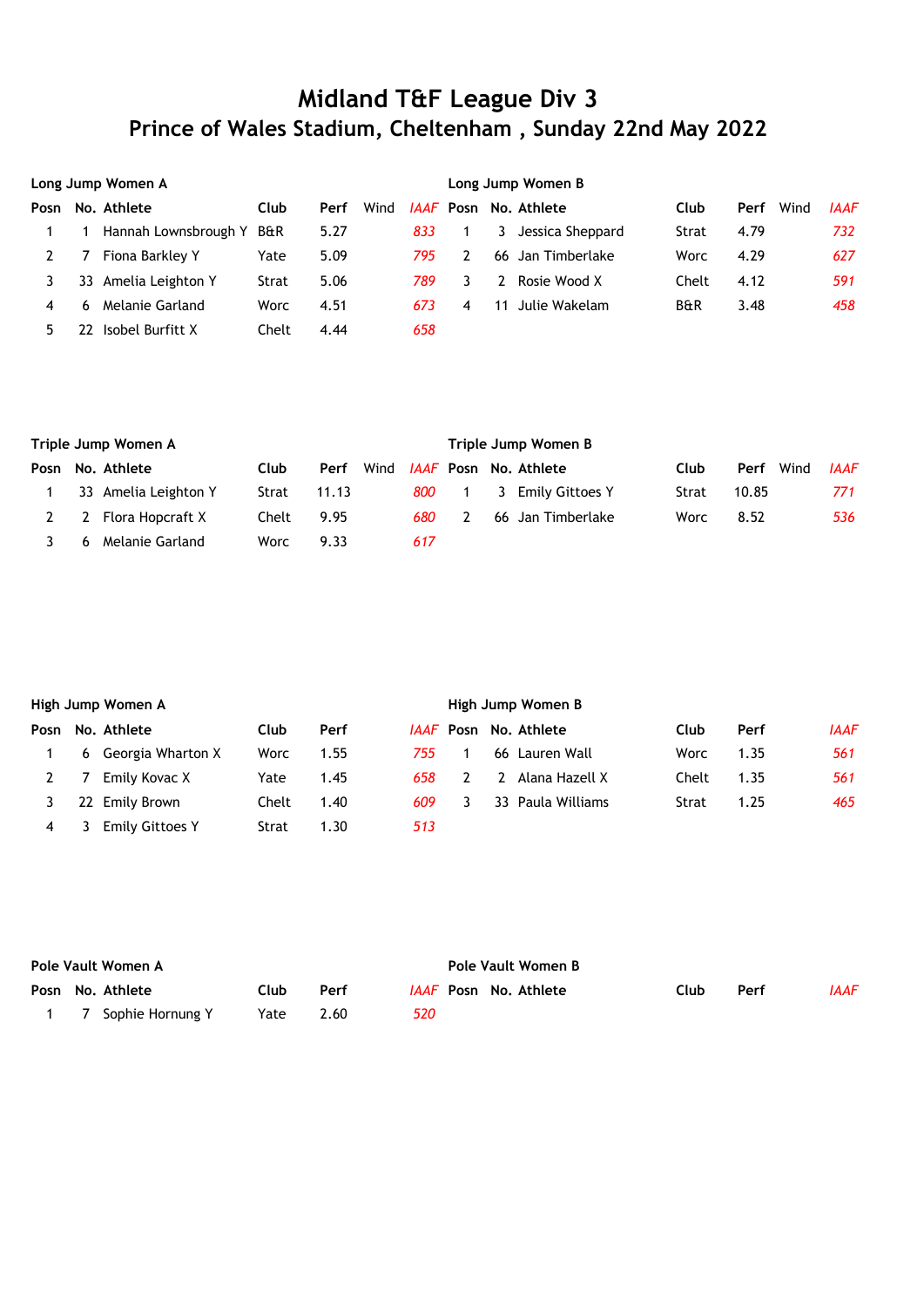|      | Shot Women A |                 |                |       |     | <b>Shot Women B</b> |     |                     |       |      |             |  |
|------|--------------|-----------------|----------------|-------|-----|---------------------|-----|---------------------|-------|------|-------------|--|
| Posn |              | No. Athlete     | Club           | Perf  |     | <i>IAAF</i> Posn    |     | No. Athlete         | Club  | Perf | <b>IAAF</b> |  |
|      |              | Annabel Moloney | Chelt          | 12.36 | 713 |                     |     | 22 Ruth Bird        | Chelt | 8.33 | 470         |  |
|      |              | Paula Williams  | Strat          | 10.37 | 593 | 2                   | 77  | Joanne Smerdon      | Yate  | 7.35 | 411         |  |
| 3    | 6            | Maya Stewart Y  | Worc           | 8.76  | 496 | 3.                  |     | 55 Amelia Hancock X | W&B   | 6.45 | 357         |  |
| 4    | 5.           | Louise Webster  | W&B            | 8.37  | 472 | 4                   | 66. | Jan Timberlake      | Worc  | 6.23 | 344         |  |
| 5.   |              | Leah Hale       | Yate           | 7.90  | 444 | 5.                  |     | 33 Tilly Campbell X | Strat | 5.70 | 312         |  |
| 6    | 44           | Jessica Waters  | SinA           | 6.82  | 379 | 6                   | 4   | Susan Allcock       | SinA  | 5.51 | 300         |  |
|      |              | Romy Naven      | <b>B&amp;R</b> | 6.80  | 378 |                     |     |                     |       |      |             |  |

| Javelin Women A |    |                  |                |       |     | Javelin Women B |    |                                 |       |       |             |
|-----------------|----|------------------|----------------|-------|-----|-----------------|----|---------------------------------|-------|-------|-------------|
| Posn            |    | No. Athlete      | Club           | Perf  |     |                 |    | <i>IAAF</i> Posn No. Athlete    | Club  | Perf  | <b>IAAF</b> |
|                 |    | Jodie Dale       | Yate           | 39.71 | 691 |                 | 77 | Joanne Smerdon                  | Yate  | 26.69 | 456         |
|                 | 2  | Mimi Davis Y     | Chelt          | 39.49 | 687 | 2               |    | 33 Amelia Leighton Y            | Strat | 24.48 | 417         |
|                 | 3. | Paula Williams   | Strat          | 33.17 | 573 | 3               | 66 | Jan Timberlake                  | Worc  | 23.83 | 405         |
| 4               |    | 6 Maya Stewart Y | Worc           | 28.74 | 493 | 4               |    | 22 Cicely Courtenay Moore Chelt |       | 20.93 | 353         |
| 5.              |    | 5 Louise Webster | W&B            | 24.26 | 413 |                 |    |                                 |       |       |             |
| 6               |    | Julie Wakelam    | <b>B&amp;R</b> | 17.15 | 285 |                 |    |                                 |       |       |             |
|                 | 4  | Susan Allcock    | SinA           | 10.13 | 160 |                 |    |                                 |       |       |             |

#### **Hammer Women A Hammer Women B Posn No. Athlete Club Perf** *IAAF* **Posn No. Athlete Club Perf** *IAAF* 1 5 Louise Webster W&B 37.65 *574* 1 55 Amelia Hancock X W&B 34.29 *520* 2 7 Leah Hale Yate 35.99 *547* 2 77 Sam Hillier-Smith Yate 24.27 *360* 3 22 Ruth Bird Chelt 29.86 *449* 3 2 Linsey Hutchins Chelt 18.31 *265* 4 3 Paula Williams Strat 24.31 *361* 5 1 Julie Wakelam B&R 23.97 *355* 6 6 Jan Timberlake Worc 17.82 *258* 7 4 Susan Allcock SinA 14.23 *201*

|      | Discus Women A |                     |                |       |      |    | Discus Women B |                              |                |       |      |  |
|------|----------------|---------------------|----------------|-------|------|----|----------------|------------------------------|----------------|-------|------|--|
| Posn |                | No. Athlete         | Club           | Perf  |      |    |                | <i>IAAF</i> Posn No. Athlete | Club           | Perf  | IAAF |  |
|      | 22             | Ruth Bird           | Chelt          | 23.74 | 398. |    | 5 I            | Louise Webster               | W&B            | 19.79 | 326  |  |
| 2    |                | 55 Amelia Hancock X | W&B            | 23.05 | 385  | 2  |                | 66 Jan Timberlake            | Worc           | 19.70 | 325  |  |
|      | 6              | Melanie Garland     | Worc           | 22.06 | 367  | 3  | 77             | Tracy Watson                 | Yate           | 18.19 | 297  |  |
| 4    |                | Joanne Smerdon      | Yate           | 20.58 | 341  | 4  | $2^{\circ}$    | Linsey Hutchins              | Chelt          | 16.58 | 268  |  |
| 5.   |                | Paula Williams      | Strat          | 19.94 | 329  | 5. | 33             | Amelia Leighton Y            | Strat          | 14.93 | 239  |  |
| 6    |                | Julie Wakelam       | <b>B&amp;R</b> | 18.08 | 295  | 6  | 11             | Romy Naven                   | <b>B&amp;R</b> | 14.38 | 229  |  |
|      |                | Susan Allcock       | SinA           | 13.90 | 220  |    |                |                              |                |       |      |  |